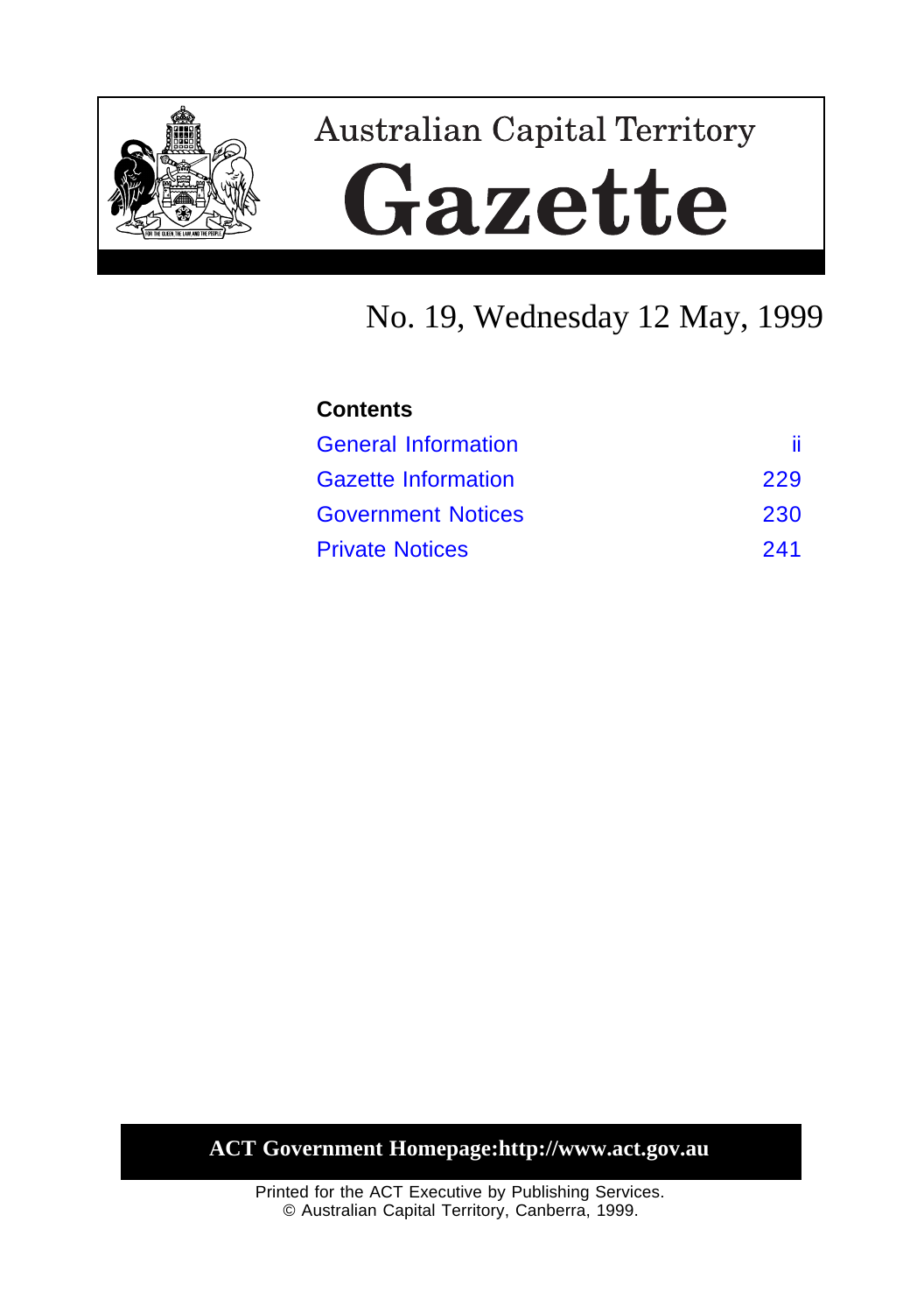# **GENERAL INFORMATION**

#### <span id="page-1-0"></span>**ACT GOVERNMENT GAZETTE**

The ACT Government Gazette is published each Wednesday. The sections included in the publication are:

- General Information;
- Government Notices;
- Purchasing and Disposals;
- Invitations to Tender, Quote or Register Interest;
- Contracts arranged, and
- Private Notices

(Australian Public Service notices will continue to appear in the Commonwealth of Australia Gazette).

#### **CONTACT DETAILS**

ACT Gazette Officer Publishing Services GPO Box 158 Canberra Act 2601

Phone: (02) 6205 0484 Fax: (02) 6205 0266 **e-mail: gazette\_office@dpa.act.gov.au** ACT Gazette Office Level 7, Macarthur House Wattle Street Lyneham 2602

#### **Notices for Publications**

Notices for the Gazette are to be lodged by 12 noon on the Wednesday prior to publication. Notices can be lodged in advance in hard copy or facsimile, by electronic mail or diskette, with a brief message of instruction and a WORD compatible document attachment.

A Gazette Request Form must also be delivered to the Gazette Office, by hand, mail or fax. For copies of this form please telephone the Gazette Office or go to www.act.gov.au/government/reports/pub/gazreq.doc.

Signed notices must be sighted by the Gazette Office before gazettal can proceed.

#### **Purchasing and Disposal Codes** may be accessed on the ACT Government Website:

www.act.gov.au/government/report/pub/gazette/p&d.pdf. Alternatively, you may obtain a hard copy listing by contacting the gazette office.

#### **Private Notices**

The fee for a private notice is as follows:

• minimum charge \$1.00 per word or \$100.00 whichever is the greater.

Cheques are to be made payable to 'Publishing Services' and are to be forwarded to the Gazette office with a copy of the notice (Either on a PC formatted disk in WORD, or if the notice has already been emailed, a hard copy of the notice) and Gazette Request Form. Payment can be made by EFTPOS (Bankcard, Visa or Mastercard) by telephoning the Gazette Office. Payment must be received before gazettal can proceed.

#### **Purchasing and Subscriptions**

Copies of the ACT Government Gazette may be purchased at a cost of \$5.00 (or \$2.00 for a Special Gazette) from the ACT Government shopfront, Legislation/Gazette sales counter, East Row, Canberra City. Subscriptions to the Gazette maybe arranged through the Gazette Office at a price of \$180.00 (1 Jan 99 - 30 Jun 99) or part thereof, including postage. Refunds will not be given for cancellations. Claims for missing items will be recognised as valid if lodged within 28 days of publication.

#### **Copyright Notice - Australian Capital Territory**

This work is copyright. Apart from any use as permitted under the Copyright Act 1968, no part may be reproduced by any process without written permission from Library and Information Management, Department of Urban Services, ACT Government, GPO Box 249, Civic Square ACT 2608.

#### **Products and Services advertised in this publication are not necessarily endorsed by the ACT Government**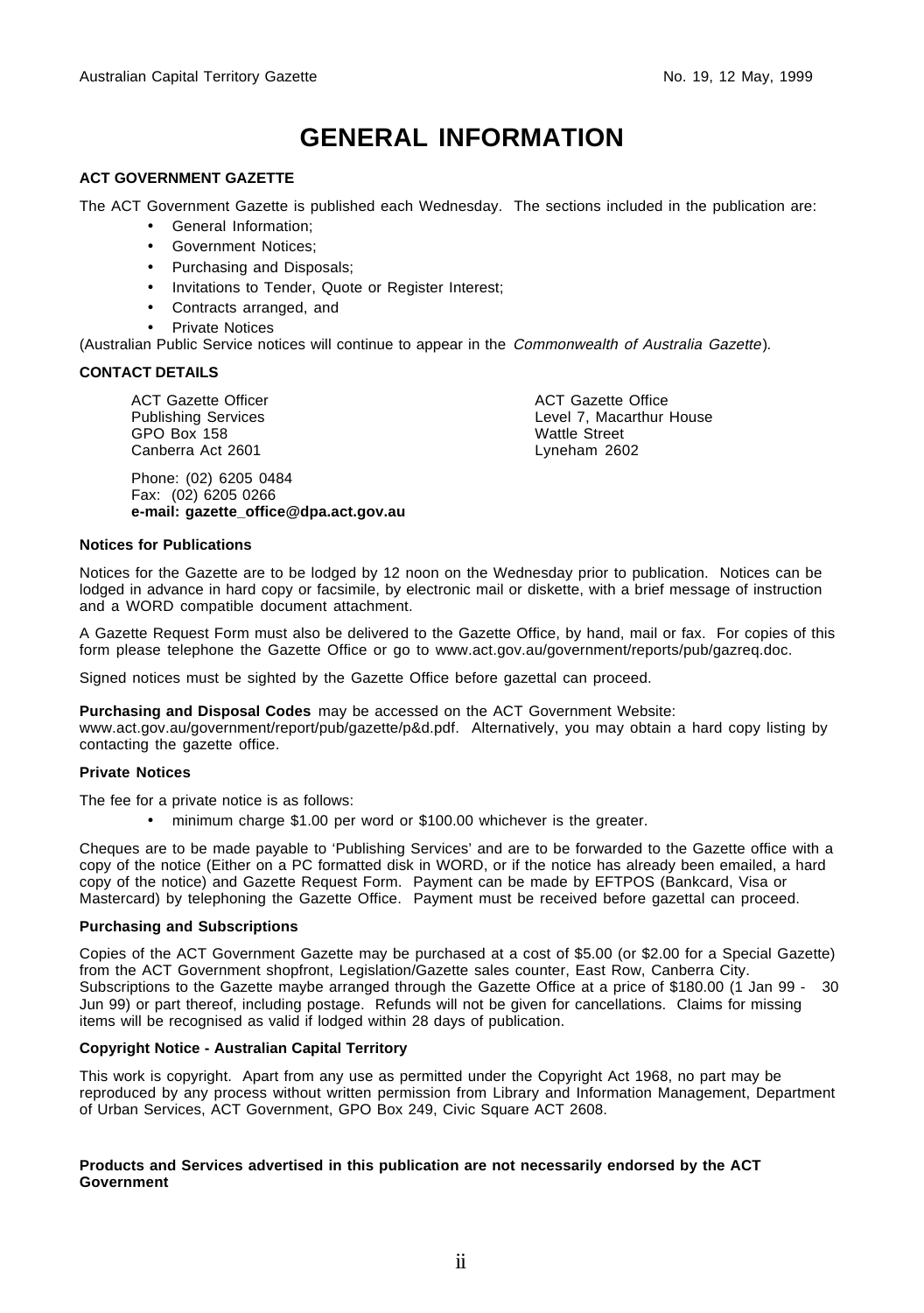# **GAZETTE INFORMATION**

#### <span id="page-2-0"></span>**ISSUE OF ACT SPECIAL GAZETTES**

The following issues of the ACT Special Gazettes have been published since the last Weekly Gazette. For listings of previous ACT Special Gazettes please refer to this internet site

http://www.publishing.act.gov.au

| Gazette<br><b>Number</b> | <b>Date</b> | Title                                                                                                                                                                                                     |
|--------------------------|-------------|-----------------------------------------------------------------------------------------------------------------------------------------------------------------------------------------------------------|
| <b>S22</b>               | 6 May       | Notification of Enactment                                                                                                                                                                                 |
|                          |             | ~ Occupational Health and Safety (Amendment) Act 1999, No.<br>24 of 1999                                                                                                                                  |
|                          |             | ~ Dangerous Goods (Amendment) Act 1999, No. 25 of 1999                                                                                                                                                    |
|                          |             | ~ Payroll Tax (Amendment) Act 1999, No. 26 of 1999                                                                                                                                                        |
|                          |             | ~ Poisons and Drugs (Amendment) Act 1999, No. 27 of 1999                                                                                                                                                  |
|                          |             | Instrument No. 87 of 1999 $\sim$ Motor Traffic Act 1936                                                                                                                                                   |
| <b>S23</b>               | 7 May       | Draft Variation No. 109 to the Territory Plan - Entitled Area<br>Specific Policies B11 and B12 North Canberra and Appendix<br>III.3 Urban Housing Code $\sim$ (Land Planning and Environment)<br>Act 1991 |
|                          |             | Draft Variation No. 110 to the Territory Plan - Heritage Places<br>Register $\sim$ (Land Planning and Environment) Act 1991                                                                               |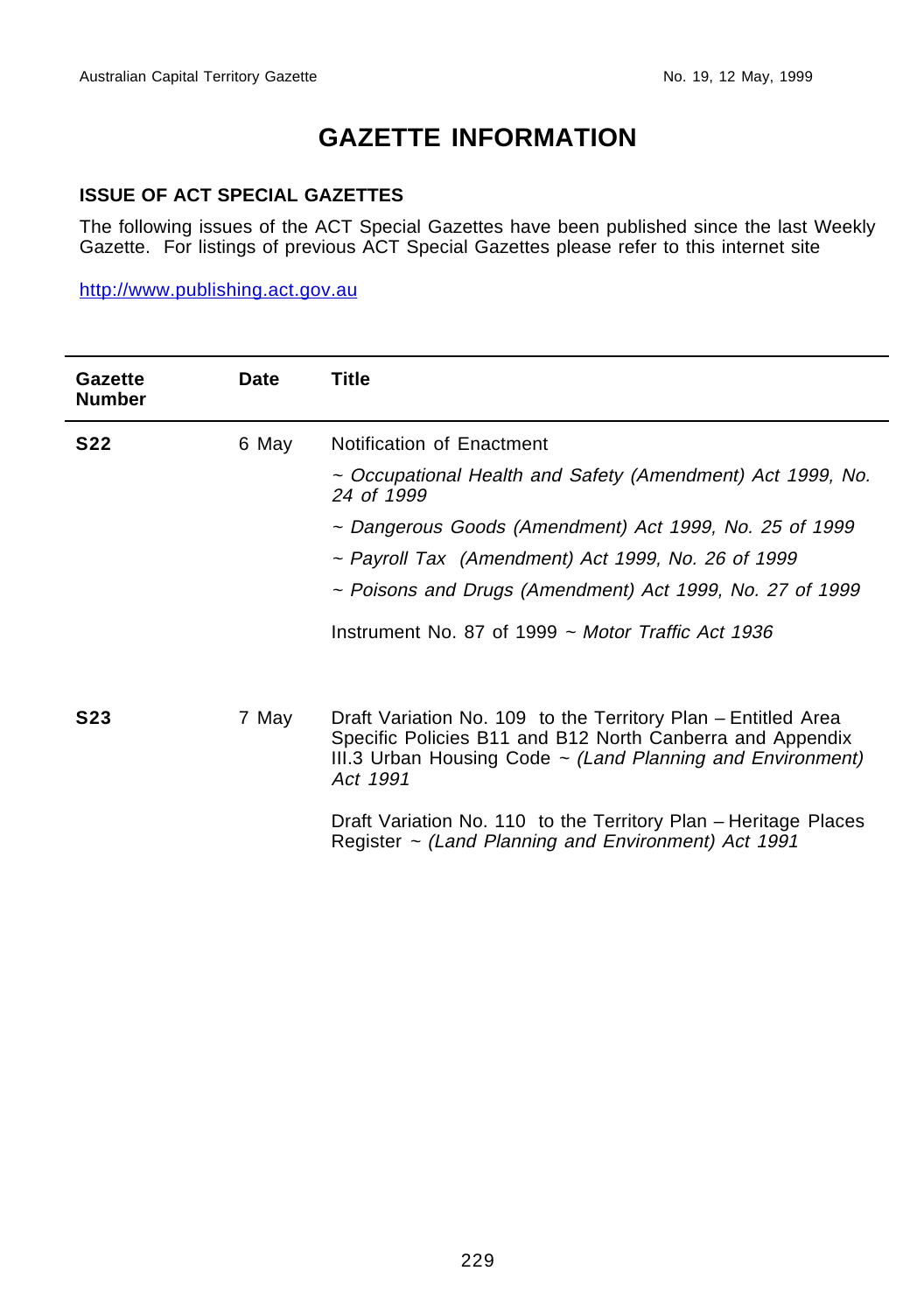# **GOVERNMENT NOTICES**

#### <span id="page-3-0"></span>**NOTIFICATION OF THE MAKING OF AN INSTRUMENT**

NOTICE is hereby given that the undermentioned Instrument of the Australian Capital Territory has been made. Copies of the Instrument may be purchased from Publishing Services, Legislation and Sales Counter, ACT Government Shopfront, Corner of City Walk and East Row Canberra City ACT 2601.

| Act under which<br>Instrument made | <b>Description of Instrument</b> | Number and year of<br>Instrument |
|------------------------------------|----------------------------------|----------------------------------|
|                                    |                                  |                                  |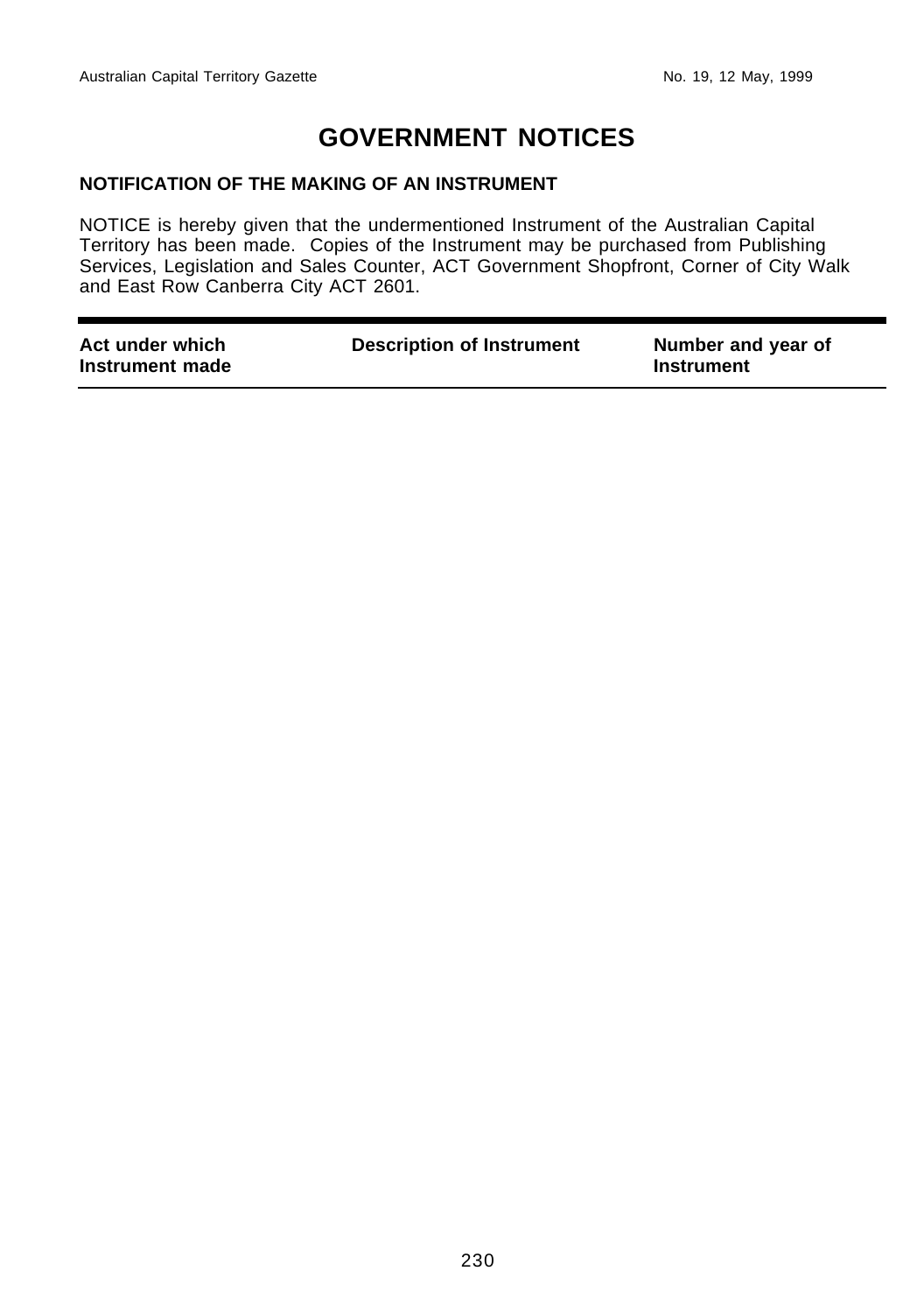#### **AUSTRALIAN CAPITAL TERRITORY**

#### **RADIATION ACT 1983 Section 73 NOTIFICATION OF DECISIONS**

Pursuant to Section 73 of the Australian Capital Territory Radiation Act 1983, the Radiation Council hereby gives notice of the particulars of the following decisions of Council, made on 29 April 1999.

#### **REGISTRATION OF IRRADIATING APPARATUS (paragraph 73(1)(d))**

| Owner       | D W S Davies                                                                                                       |
|-------------|--------------------------------------------------------------------------------------------------------------------|
| Description | Trophy CCX digital dental x-ray machine with model 708-6 tube<br>S/No 719116 70kVp, 8mA                            |
| Location    | Suite 1 / 3rd Floor<br>Colonial Mutual Building<br>Darwin Place,<br>Canberra                                       |
| Conditions  | Diagnostic dental examinations.                                                                                    |
| Owner       | Dr Graham Jones                                                                                                    |
| Description | Planmeca dental x-ray machine with Planmeca D-0711 (Prostyle Intra)tube<br>S/Nos EJC 954652, 7528 70kVp, 1800mAs/h |
| Location    | Suite 204 (Surgery 2)<br><b>Chandler Street</b><br><b>Belconnen Town Centre</b>                                    |
| Conditions  | Diagnostic dental examinations.                                                                                    |

#### **APPROVAL FOR ALTERATION OR MODIFICATION OF REGISTERED IRRADIATING APPARATUS (paragraph 73(1)(e))**

| Owner       | Michael Burdeu                                             |
|-------------|------------------------------------------------------------|
| Description | Diagnostic x-ray unit, Shimadzu ED 125 L, with Cirlex tube |
|             | S/Nos12924, C219585 120kVp, 500mA                          |
| Location    | Tuggeranong Chiropractic Ctr                               |
|             | Fadden Shops                                               |
|             | Hanlon Crescent, Fadden                                    |
| Conditions  | Diagnostic radiography.                                    |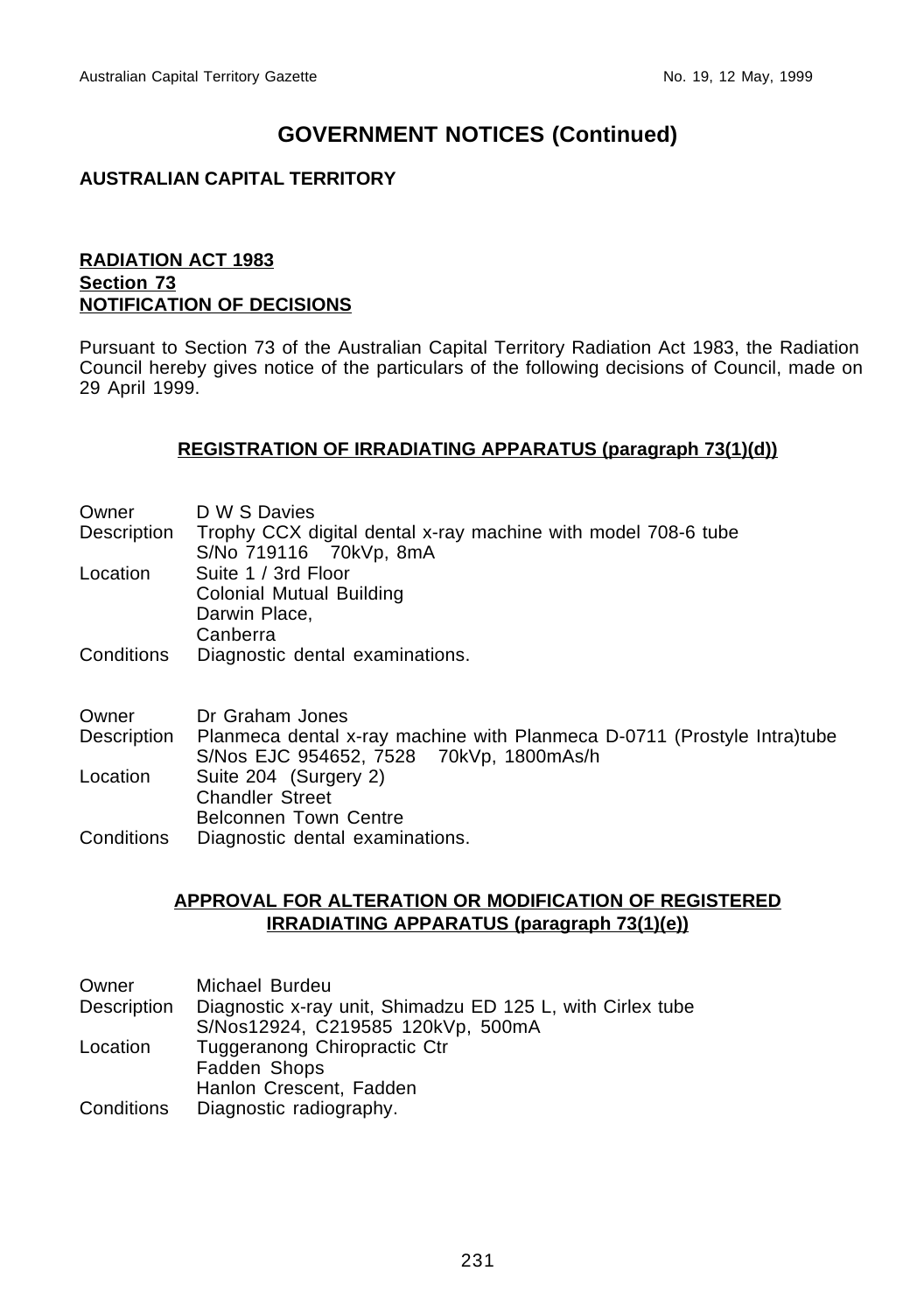#### **GRANTING OF LICENCE (paragraph 73(1)(b))**

Licensee Michael Peter Burdeu<br>Address 47 Alabaster Street 47 Alabaster Street Monash ACT 2904

Authorized Activities: Use, irradiating apparatus

Conditions Diagnostic radiography of the spine, the extremities distal to and including the elbow and knee, and the A.P. view of hip and shoulder.

**Review by the ACT Administrative Appeals Tribunal** - Any Persons whose interests are adversely affected by this decision may apply to the Tribunal to have the decision reviewed. **Reasons** - If you wish to obtain a statement of reasons to explain why the decision was made you should write within 28 days of this notice to the ACT Radiation Council, GPO Box 825, Canberra 2601.

**Location of the ACT Administrative Appeals Tribunal** - 'The Tribunal is located on the 4th Floor, Canberra House, 40 Marcus Clarke Street, Canberra City.

Postal Address: GPO Box 9955, Canberra 2601. Telephone: 6243 4611. Facsimile: 6247 0962. Document Exchange: DX 5727.

**Powers of the ACT Administrative Appeals Tribunal** - The Tribunal is an independent body. The Tribunal can agree with, change or reject to the original decision, substitute its own decision or send the matter back to the decision maker for reconsideration in accordance with Tribunal recommendations.

**How to apply to the ACT Administrative Appeals Tribunal** - Simply write within 28 days explaining the details to the decision and the reasons for asking for a review.

**Cost** - To lodge an application there is a fee. You may apply to have the fee waived on the grounds of hardship. No fee is payable if you are receiving legal assistance.

**Access to documents** - You may apply for access to any documents relevant to this decision under the ACT *Freedom of Information Act 1989*. For more information contact the Freedom of Information Officer, Department of Health and Community Care, on phone 62051340.

Dated this 29 day of April 1999.

**J Lising Chairperson Radiation Council**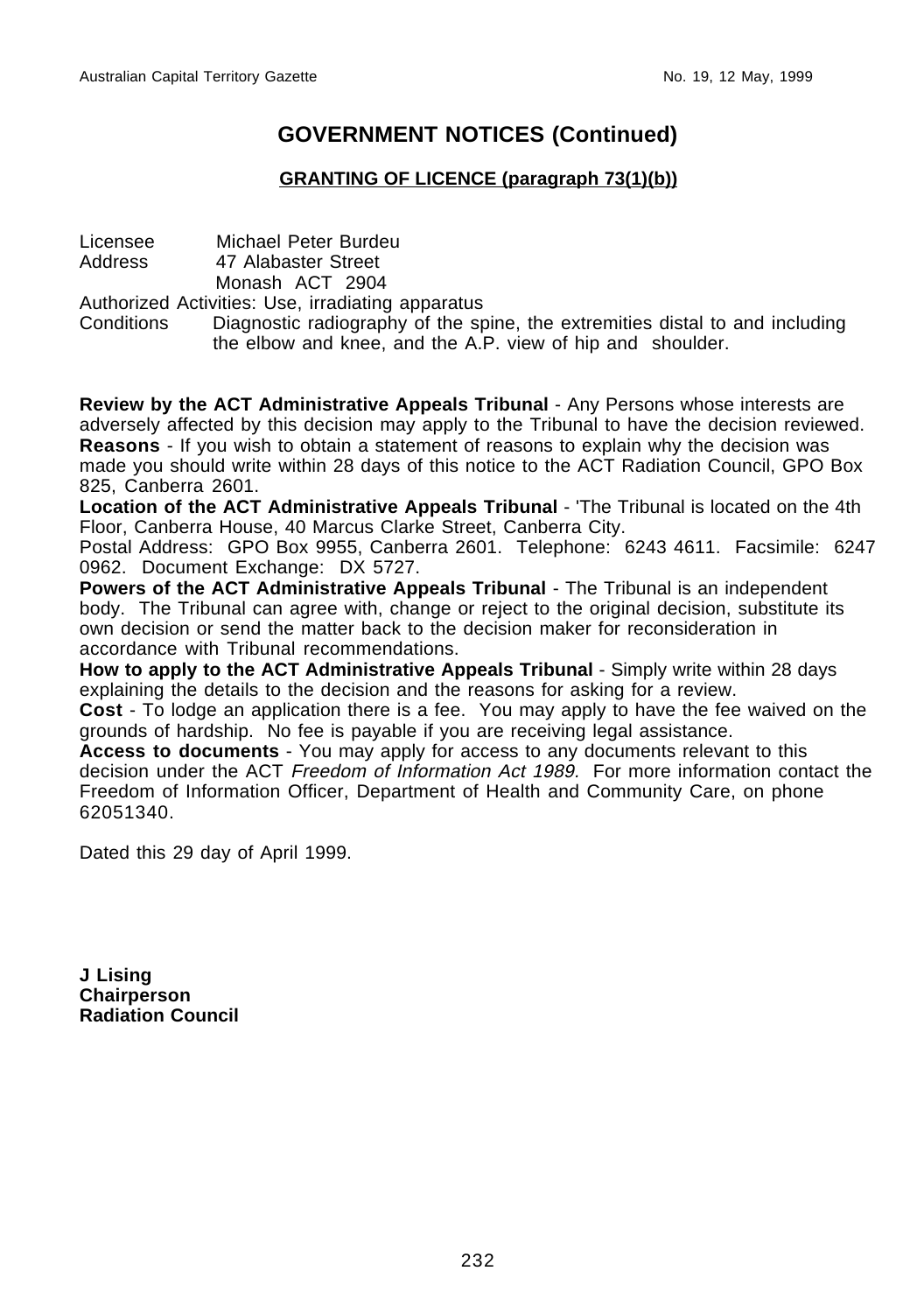#### **ENVIRONMENT ACT, ENVIRONMENT PROTECTION**

#### **AUSTRALIAN CAPITAL TERRITORY**

#### **ENVIRONMENT PROTECTION ACT 1997**

#### **ENVIRONMENTAL AUTHORISATION**

Notice is hereby given that under Section 49 of the Environment Protection Act 1997, environmental authorisation to conduct burns have been granted to the following organisation:

**ACT trading as CityScape Services**, to conduct burns to conserve biological diversity or ecological integrity, at the following locations between May and June 1999:

- Stirling Ridge, Yarralumla;
- Foreshore Lake Ginninderra adjacent to Coulter Drive, Belconnen

A copy of environmental authorisation is available for public inspection, during business hours, at the office of the Environment Management Authority, Level 2, South Wing, Macarthur House, Wattle Street Lyneham ACT.

Dated the  $4<sup>th</sup>$  May 1999

Environment Management Authority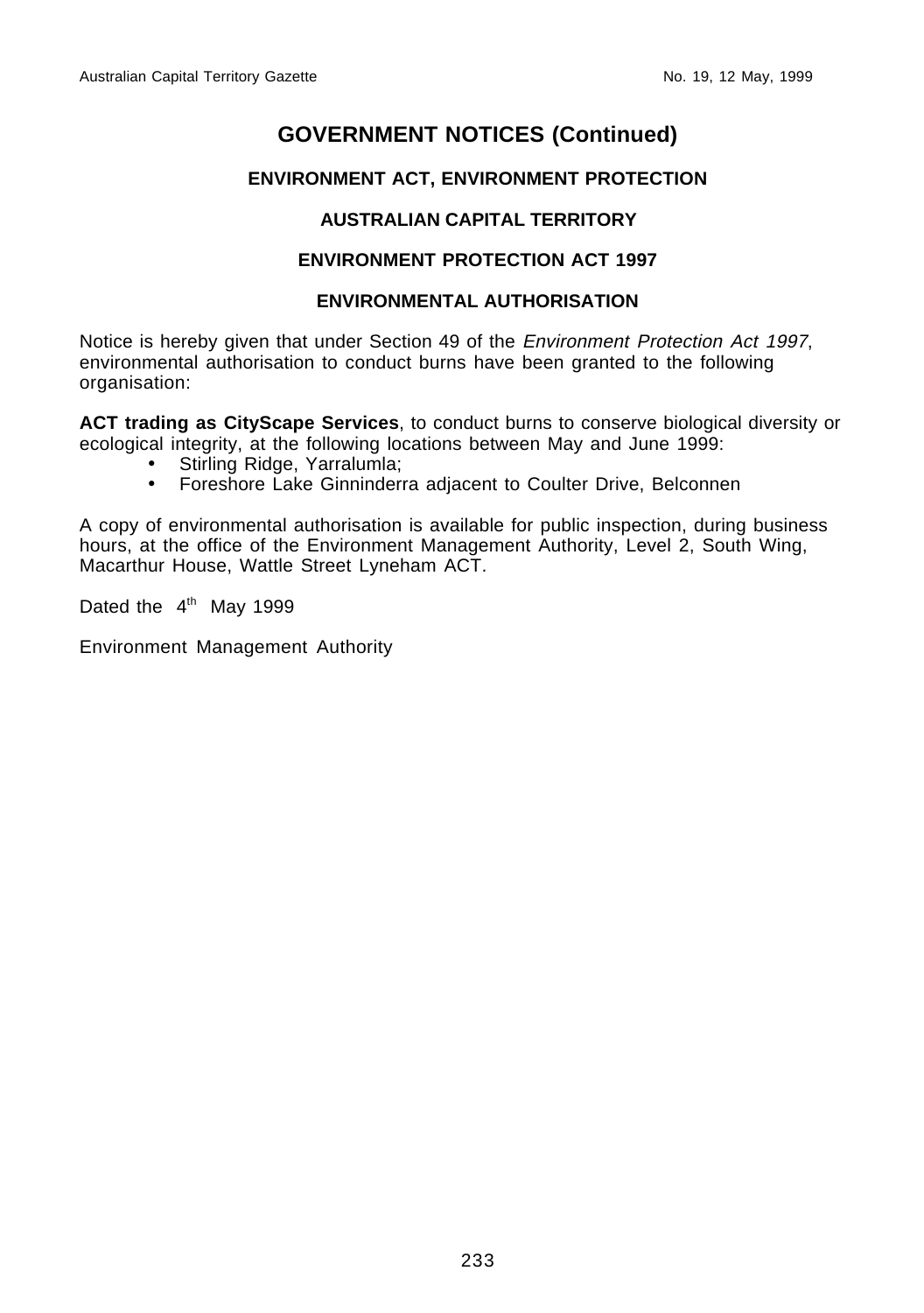#### **Environment ACT**

#### **Environment Protection Act 1997**

#### **Environmental Authorisation**

Notice is hereby given that under Section 49 of the Environment Protection Act 1997, environmental authorisations to conduct activities have been granted to the organisations set out below:

| Organisation                              | <b>Brief Description of</b><br><b>Activity</b> | Location                         |
|-------------------------------------------|------------------------------------------------|----------------------------------|
| Allcare Fridge & Freezer Repairs          | Use of CFCs and<br><b>HCFCs</b>                | 77 Gouger Street Torrens         |
| John Francis Stephenson                   | Use of CFCs and<br><b>HCFCs</b>                | 7 Woolls Street Yarralumla       |
| Vager Pty Ltd trading as Gerald<br>Slaven | Use of CFCs and<br><b>HCFCs</b>                | 2 Josephson Street Belconnen     |
| John William Southwell                    | Use of CFCs and<br><b>HCFCs</b>                | 19 Mackinolty Street Scullin     |
| West-Smash Pty Ltd                        | Use of CFCs and<br><b>HCFCs</b>                | 2 Johns Place Hume               |
| M & R Air                                 | Use of CFCs and<br><b>HCFCs</b>                | 23 Saggers Close Gordon          |
| Bell-Air Conditioning Pty Ltd             | Use of CFCs and<br><b>HCFCs</b>                | 10/61 Townsville Street Fyshwick |
| The Canberra Hospital                     | Use of CFCs and<br><b>HCFCs</b>                | Yamba Drive Garran               |
| Coca-Cola Amatil (Aust) Pty Ltd           | Use of CFCs and<br><b>HCFCs</b>                | 90-92 Yass Road Queanbeyan       |
| <b>Building Facility Services</b>         | Use of CFCs and<br><b>HCFCs</b>                | 20 Mirrabucca Crescent Giralang  |

Under Section 135 of the Environment Protection Act 1997, an application may be made to the Administrative Appeals Tribunal for a review of the decision to which this notice relates. The Administrative Appeals Tribunal can be contacted on telephone 6217 4277.

Copies of environmental authorisations are available for public inspection, during business hours, at the office of the Environment Management Authority, Level 2, South Wing, Macarthur House, Wattle Street Lyneham ACT.

Dated the 6th day of May 1999 Environment Management Authority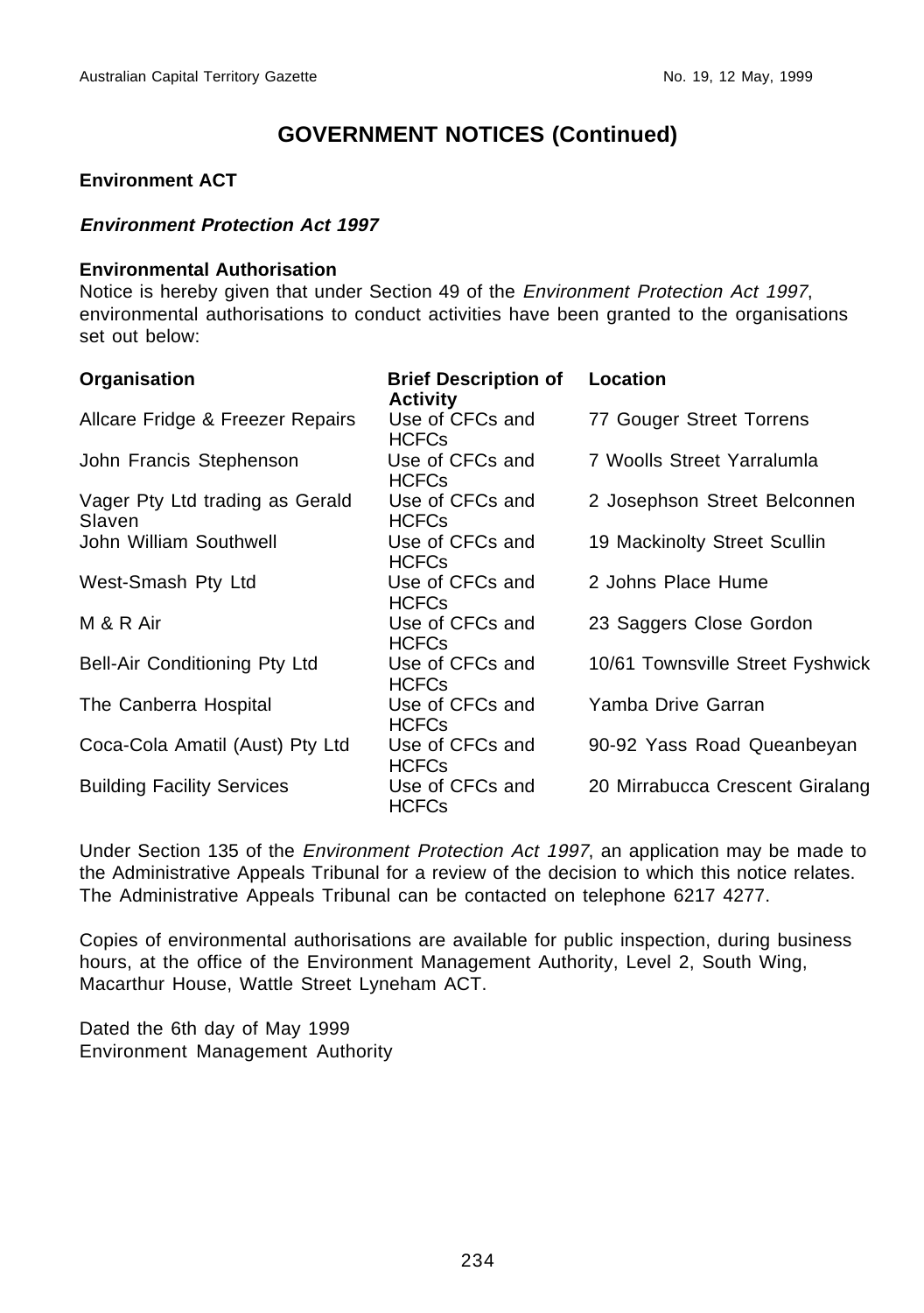**INSTRUMENT NO. R10/99** 



# **PUBLIC ROADS ACT 1902 (NSW)**

#### **NOTIFICATION OF ROAD CLOSURE**

Pursuant to section 20 of the Public Roads Act 1902 (NSW) I close part of the road described below.

mundersturi

LINCOLN JAMES HAWKINS Delegate of the Minister

Part of the road known as Kellermann Close adjacent to Block 7 Section 73 in the Division of Holt in the District of Belconnen, shown in a thick black line on the plan annexed hereto.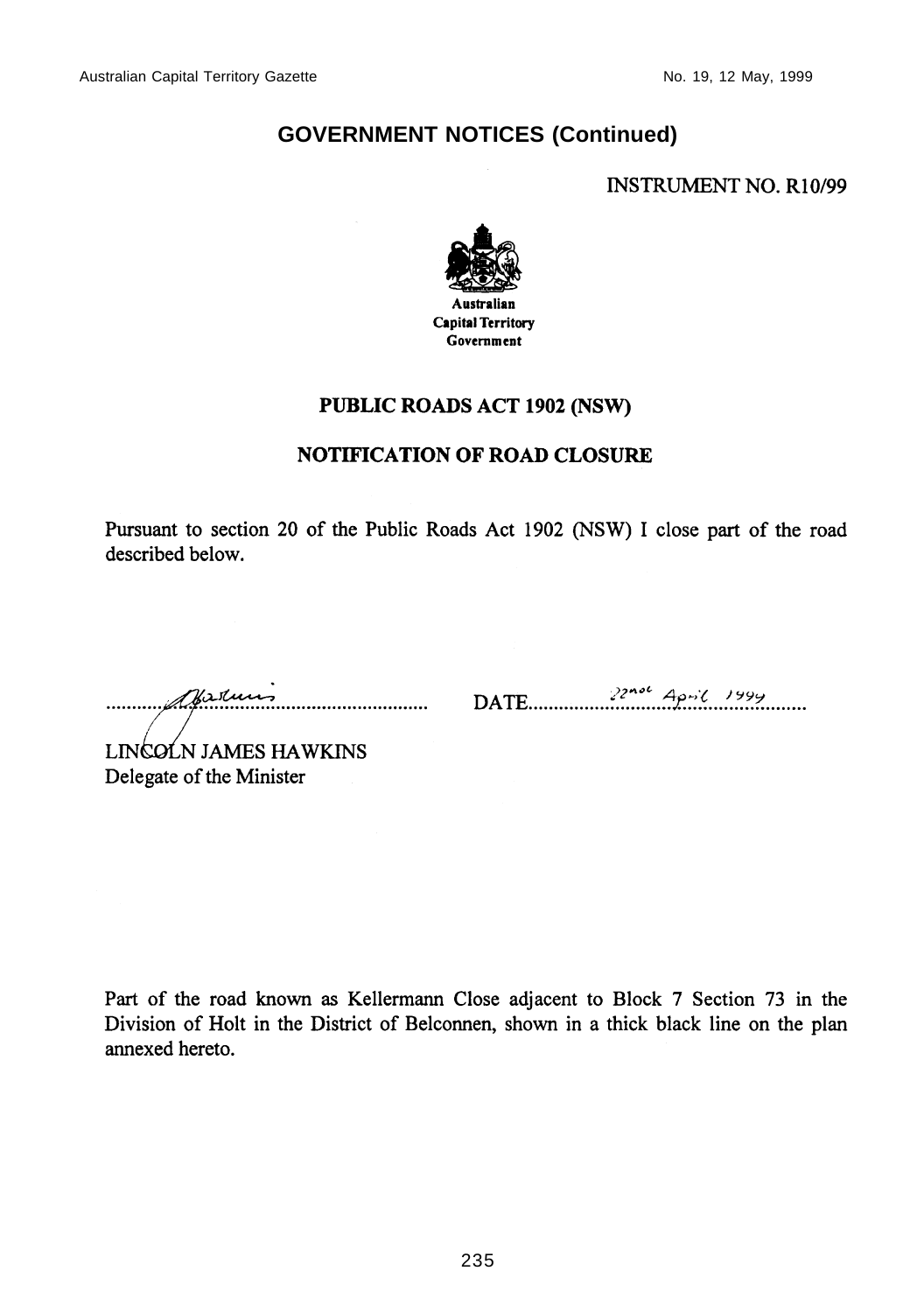

# **DIVISION OF HOLT**

This is the plan annexed to Instrument No. R10/99 signed on this  $\cos^2$ , 1999. day of  $A_{\mathcal{P}}$ 

Delegate's Initials

NOTE: The closure is for part of a road that is not required under the current leasing proposals.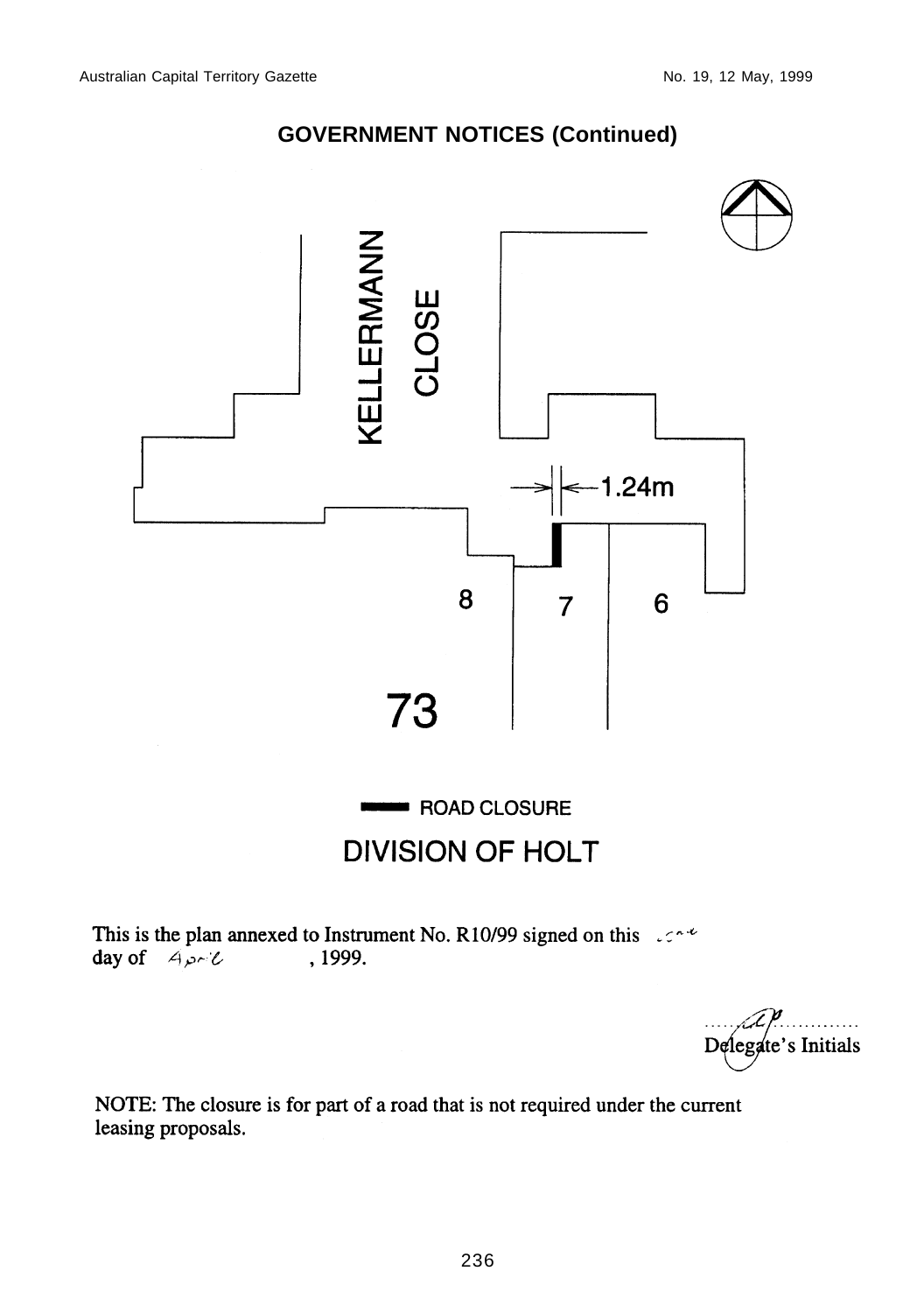**INSTRUMENT NO. R11/99** 



## PUBLIC ROADS ACT 1902 (NSW)

## **NOTICE OF DECLARATION OF A PUBLIC ROAD**

Pursuant to section 18 of the Public Roads Act 1902 (NSW) I declare that the land described below, shall be a public road.

museum

DATE  $22^{n\alpha}$  April 1994

LINCOLN JAMES HAWKINS Delegate of the Minister

The land within Sections 63, 64, 74 and 94 being formerly part of Block 1 Section 64 in the Division of Watson in the District of Canberra Central, shown in a thick black line on the plan annexed hereto.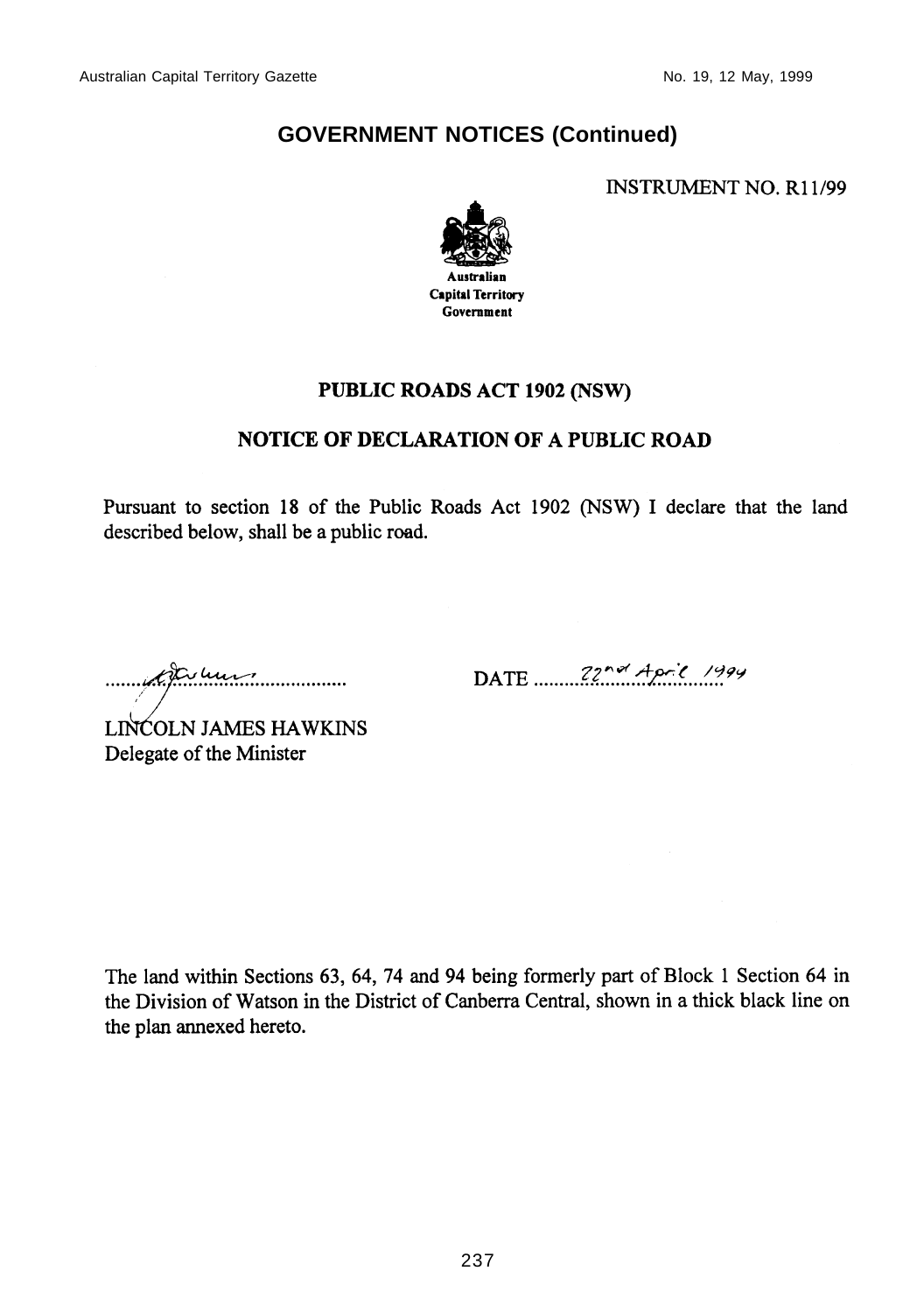



This is the plan annexed to Instrument No. R11/99 signed on this  $\gamma$ ? day of  $\n *A* \rho \dot{\rho} \dot{\ell}$ 

p. . . . . . . . . . . Delegate's Initials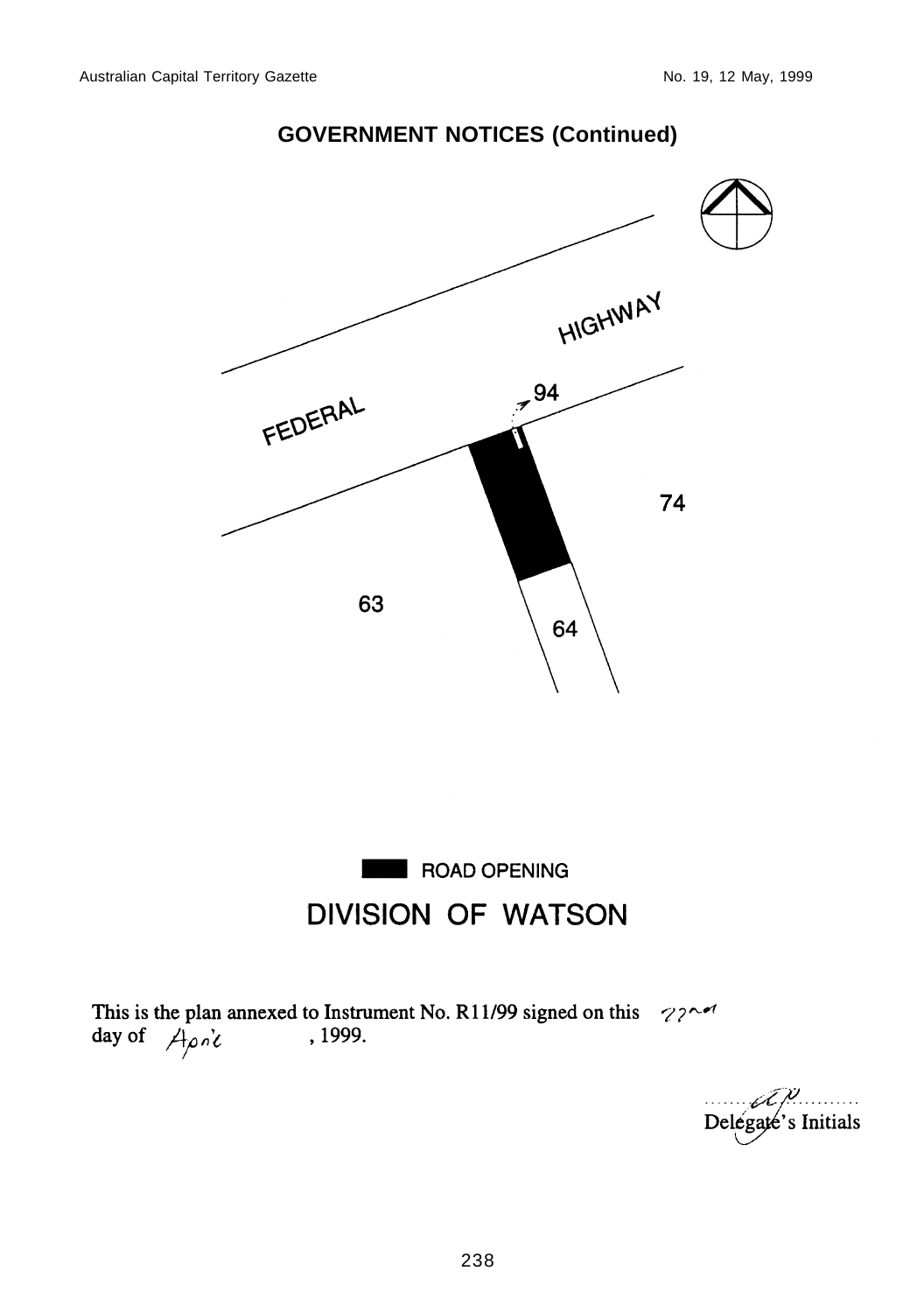**INSTRUMENT NO. R12/99** 



## **PUBLIC ROADS ACT 1902 (NSW)**

## NOTICE OF INTENTION TO CLOSE PARTS OF A PUBLIC ROAD

Pursuant to section 19 of the Public Roads Act 1902 (NSW) I notify that I am considering closing parts of the road described below. Any interested person who wishes to object to these closures may do so within one month of the publication of this notice by setting out any objections in writing to:

The Minister for Urban Services Planning and Land Management Office of the Chief Surveyor **GPO Box 1908 CANBERRA ACT 2601** 

**Attention: Rod Menzies** 

Herlen, man

DATE  $28^{t}$  April 1999

LINGOLN JAMES HAWKINS Delegate of the Minister

Part of the road known as Melba Court adjacent to Blocks 21 and 29 Section 40 in the Division of Melba in the District of Belconnen, shown in thick black lines on the plan annexed hereto.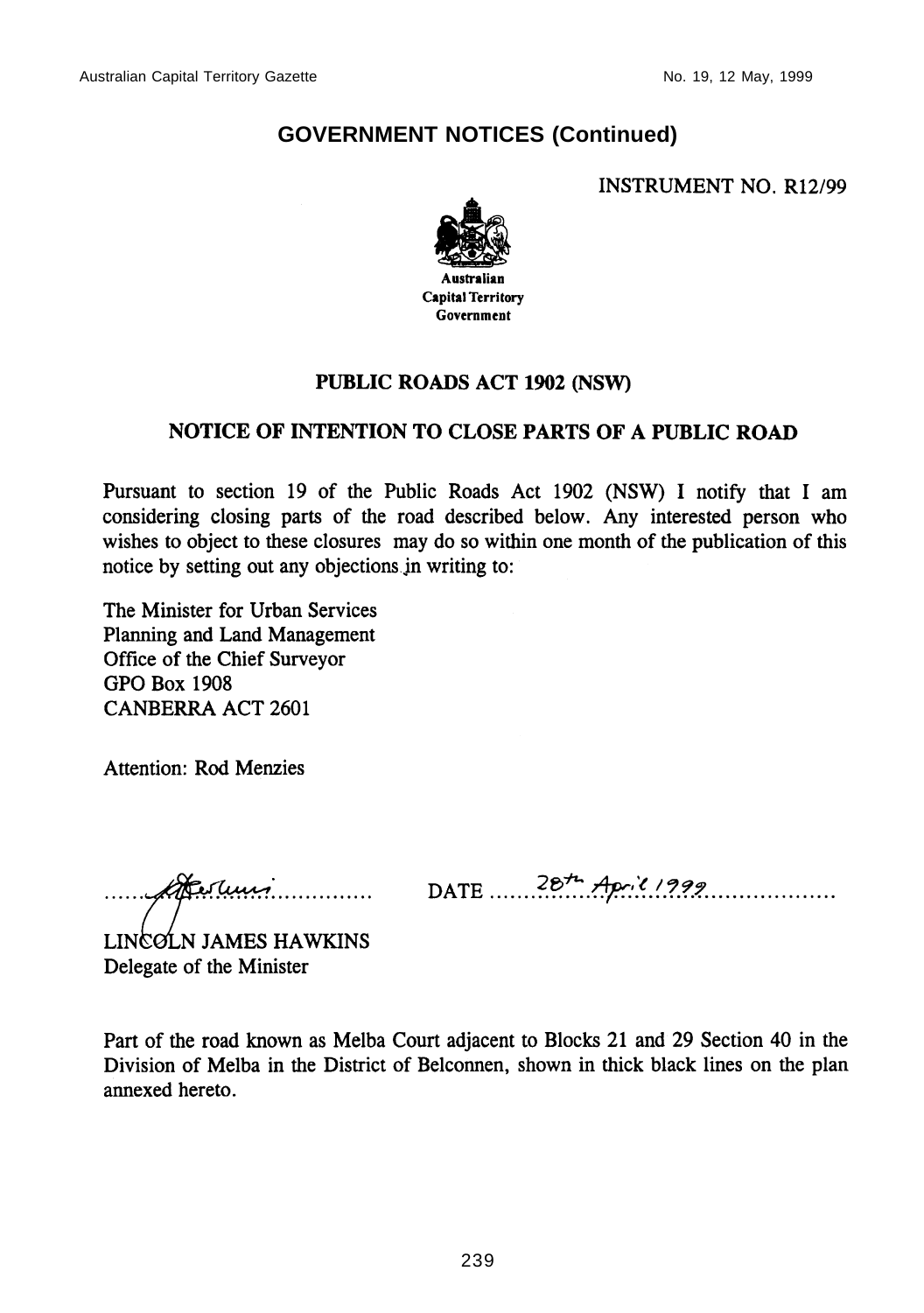# MELBA COURT **1.15** 29  $21$ နေ 40 28

# **GOVERNMENT NOTICES (Continued)**



This is the plan annexed to Instrument No. R12/99 signed on this  $28^{\lambda}$ day of April , 1999.

 $De$ lega 's Initials

NOTE : The intended closures are for parts of a road that are not required under the current leasing proposals.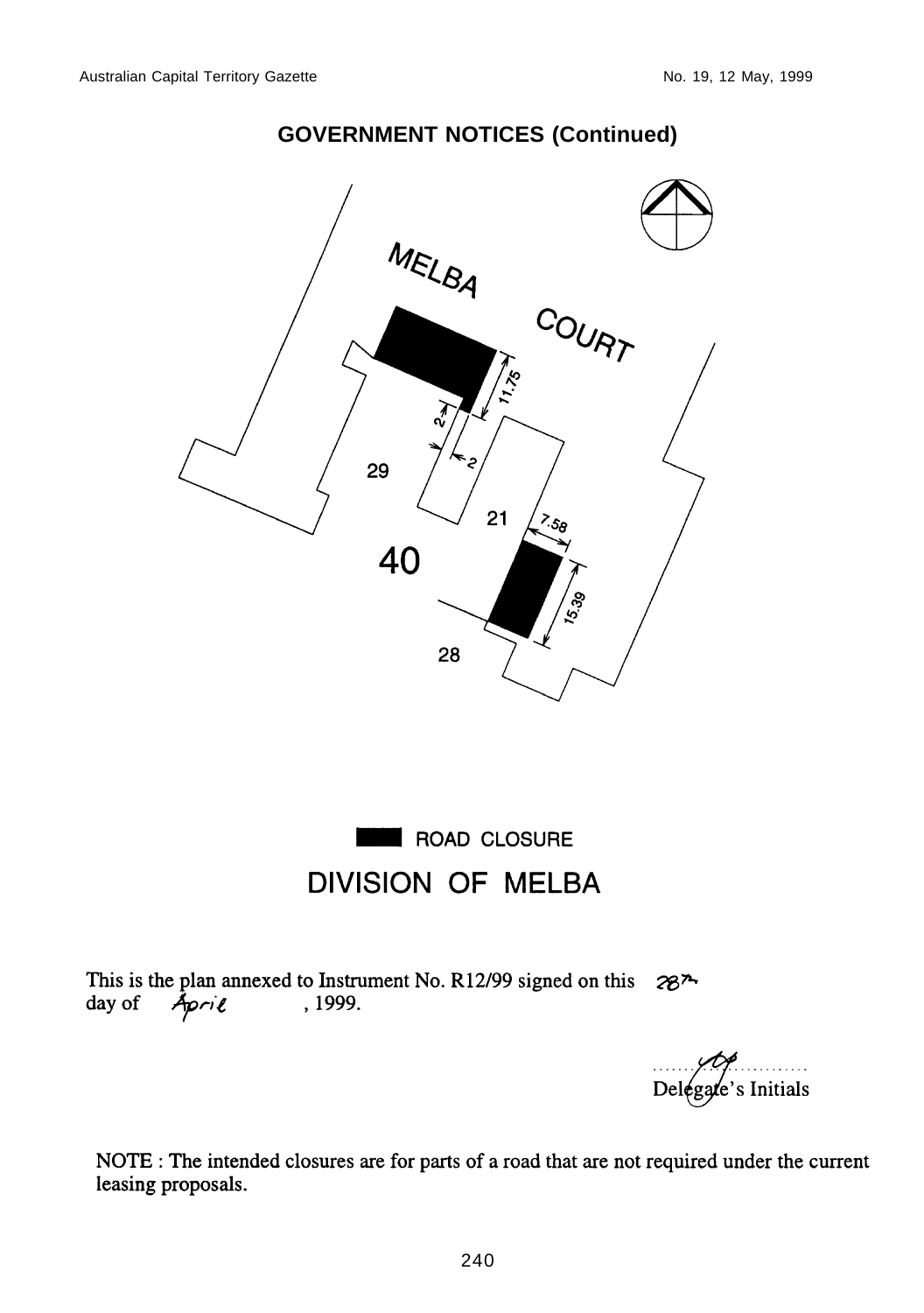# **PRIVATE NOTICES**

#### <span id="page-14-0"></span>**IN THE SUPREME COURT OF THE AUSTRALIAN CAPITAL TERRITORY PROBATE JURISDICTION**

In the Will of **PHILLIP ANTHONY HANRATTY** late of 16 Lexington Avenue St Clair in the State of New South Wales but formerly of 4/35 Lockbuy Street Macquarie in the Australian Capital Territory, Parliamentary Researcher, deceased.

Probate of the Will was granted by the Supreme Court of the Australian Capital Territory on 22 April 1999.

Pursuant to the Administration and Probate Act 1929, the Family Provision Act 1969, the Trustee Act 1957 and the Wills Act 1968, **JAMES ROBERT HANRATTY** and **KERRIE LOUISE MYK** the executors named in the Will of Phillip Anthony Hanratty who died on 29 January 1999 hereby give notice that creditors and others wishing to make an application for rectification of the Will of the said Deceased are required to send particulars of their claims or notice of their application to the Executors care of Deacons Graham & James, 15 London Circuit, Canberra City, ACT 2601 within two (2) calendar months from publication of this notice. After that time the Executors may distribute the assets of the Estate having regard only to the claims or applications of which at the time of distribution they have notice.

#### **IN THE SUPREME COURT OF THE AUSTRALIAN CAPITAL TERRITORY PROBATE JURISDICTION**

In the Will of **ANN JEREMY** late of 2 Manu Place Waramanga in the Australian Capital Territory, Arts Administrator, deceased.

Probate of the Will was granted by the Supreme Court of the Australian Capital Territory on 22 April 1999.

Pursuant to the Administration and Probate Act 1929, the Family Provision Act 1969, the Trustee Act 1957 and the Wills Act 1968, **ROBERT READ** the executor named in the Will of Ann Jeremy who died on 14 January 1999 hereby give notice that creditors and others wishing to make an application for rectification of the Will of the said Deceased are required to send particulars of their claims or notice of their application to the Executors care of Deacons Graham & James, 15 London Circuit, Canberra City, ACT 2601 within two (2) calendar months from publication of this notice. After that time the Executor may distribute the assets of the Estate having regard only to the claims or applications of which at the time of distribution he has notice.